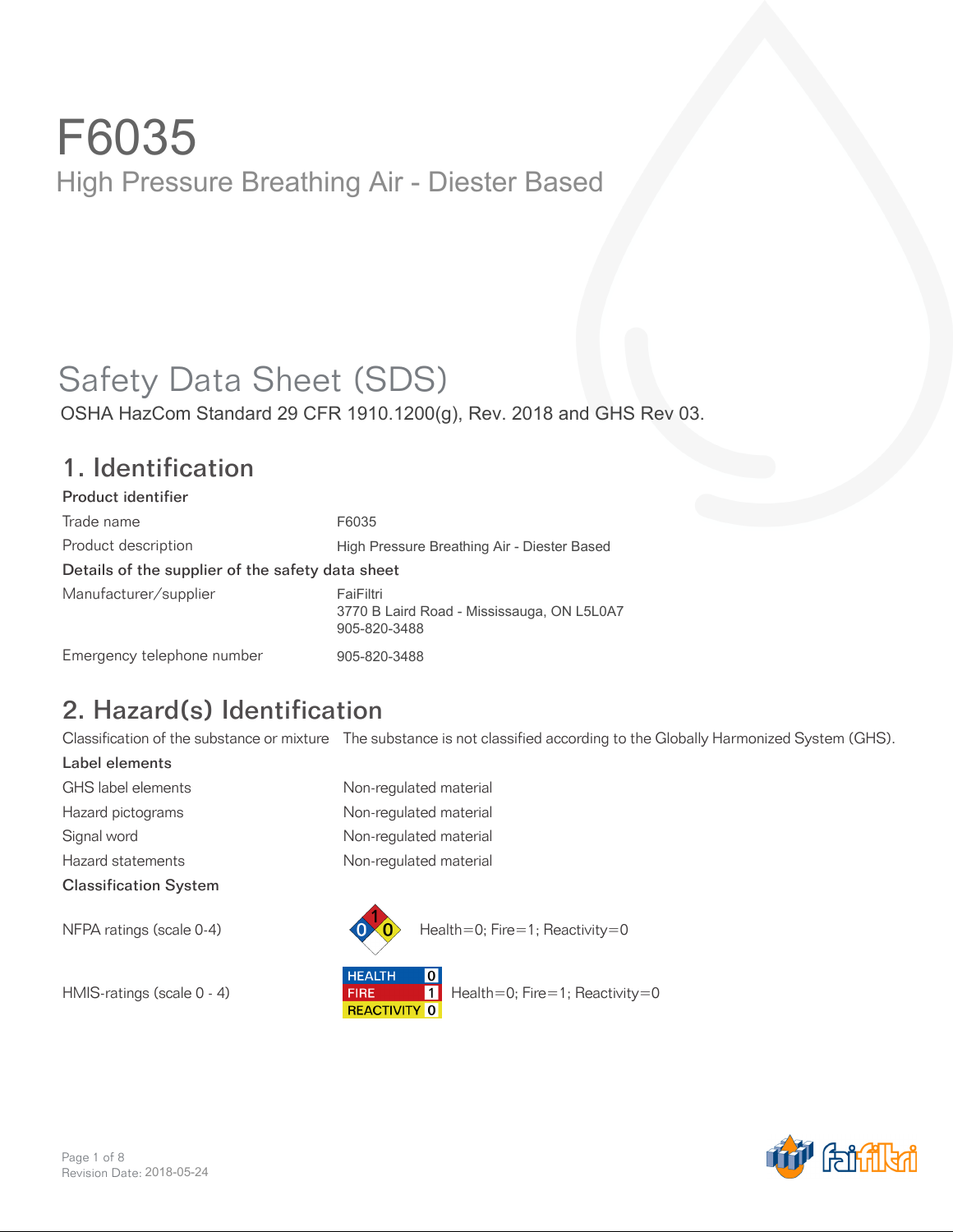## 3. Composition / Information on Ingredients

Chemical characterization Mixtures Description Mixture of the substances listed below with nonhazardous additions Dangerous Components **Non-regulated material** 

#### 4. First-aid Measures

#### Description of first aid measures

| General information                                                           | No special measures required                                                   |
|-------------------------------------------------------------------------------|--------------------------------------------------------------------------------|
| After inhalation                                                              | Supply fresh air; consult doctor in case of complaints                         |
| After skin contact                                                            | Generally the product does not irritate the skin                               |
| After eye contact                                                             | Rinse opened eye for several minutes under running water                       |
| After swallowing                                                              | If symptoms persist, consult doctor                                            |
| both acute and delayed                                                        | Most important symptoms and effects, No further relevant information available |
| Indication of any immediate medical<br>attention and special treatment needed | No further relevant information available                                      |

### 5. Fire-fighting Measures

#### Extinguishing media

Suitable extinguishing agents Use fire fighting measures that suit the environment Special hazards arising from the substance or mixture

Advice for firefighters

No further relevant information available

As in any fire, wear self-contained breathing apparatus pressure-demand (NIOSH)<br>Contained by a sure-demand and subsetive application asset apparatus pressure technicle also and a approved or equivalent), and full protective gear to prevent contact with skin and eyes.

## 6. Accidental Release Measures

Personal precautions, protective equipment and emergency procedures Environmental precautions entity No special measures required Methods and material for containment and cleaning up

Reference to other sections

Not required

Absorb with liquid-binding material (i.e. sand, diatomite, acid binders, universal binders, sawdust).Dispose of the collected material according to regulations.

See Section 7 for information on safe handling. See Section 8 for information on personal protection equipment. See Section 13 for disposal information.

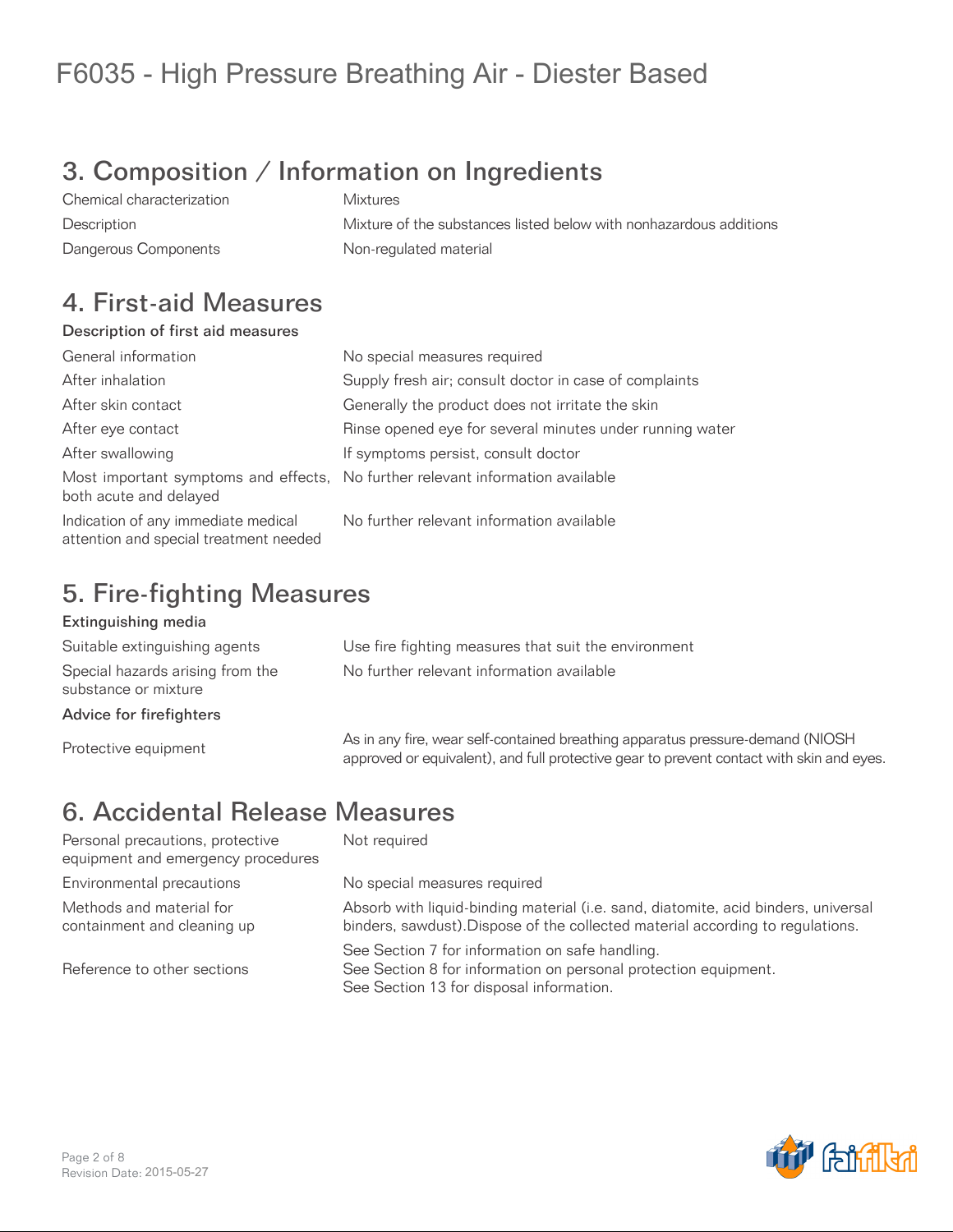## 7. Handling and Storage

| No special measures required                                 |
|--------------------------------------------------------------|
| No special measures required                                 |
| Conditions for safe storage, including any incompatibilities |
|                                                              |
| No special requirements                                      |
| Not required                                                 |
| None                                                         |
| No further relevant information available                    |
|                                                              |

### 8. Exposure Controls / Personal Protection

| Additional information about design<br>of technical systems | No further data; see section 7                                                                                                              |
|-------------------------------------------------------------|---------------------------------------------------------------------------------------------------------------------------------------------|
| <b>Control parameters</b>                                   |                                                                                                                                             |
| Components with occupational<br>exposure limits             | The product does not contain any relevant quantities of materials with critical<br>values that have to be monitored at the workplace        |
| Additional information                                      | The lists that were valid during the creation were used as basis                                                                            |
| <b>Exposure controls</b>                                    |                                                                                                                                             |
| Personal protective equipment                               |                                                                                                                                             |
| General protective and<br>hygienic measures                 | The usual precautionary measures for handling chemicals should be followed                                                                  |
| Breathing equipment                                         | Normally not necessary. If mist is generated, wear approved organic vapor<br>respirator suitable for oil mist areas with sufficient oxygen. |
| Protection of hands                                         | Normally none required, for direct contact of more than 2 hours, PVC, Viton, or<br>Nitrile gloves are recommended.                          |
| Material of gloves                                          | Not required                                                                                                                                |
| Penetration time of glove material                          | Not applicable                                                                                                                              |
| Eye protection                                              | Normally none required, chemical goggles if splashing is likely or high pressure<br>systems are used.                                       |

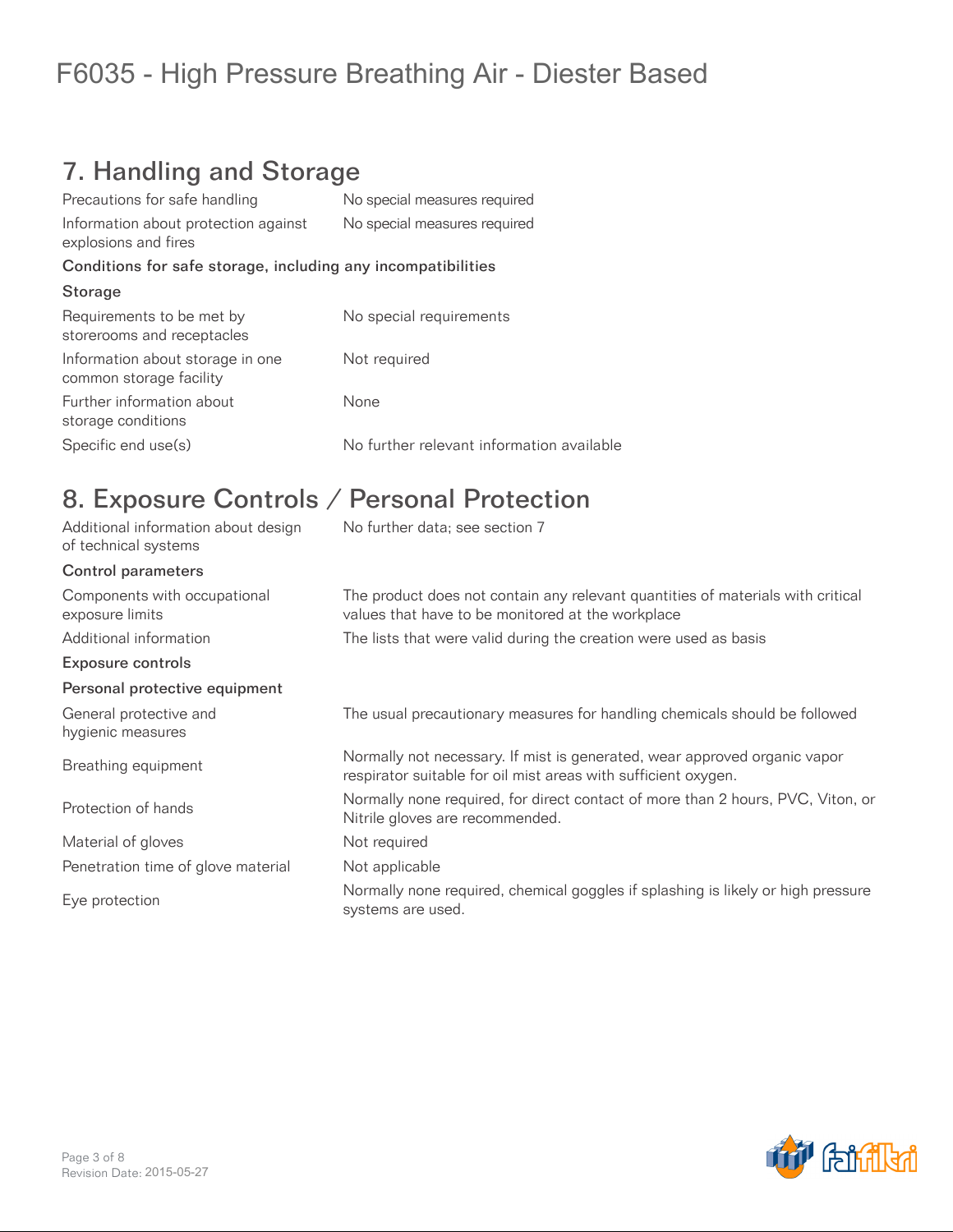### 9. Physical and Chemical Properties

*Information on basic physical and chemical properties*

#### *General Information*

*Appearance Form Liquid Color See product Odor Mild Odor Threshold Not determined pH-value Not determined Change in condition* **Melting point/Melting range <b>Not applicable Not applicable** *Boiling point/Boiling range >570°F (>298°C) Flash Point >420°F (>216°C) Flammability (solid, gaseous) Not applicable Ignition temperature Decomposition temperature Not determined Auto-igniting Not determined* **Danger of explosion** *Not determined Explosion limits Lower Not determined Upper Not determined Vapor Pressure @ 20 DEG C <0.003 kPa Density @ 20 DEG C 0.88-0.91 Relative Density Not determined Vapor Density Not determined Evaporation Rate Not determined Solubility in/Miscibility with Water Not miscible Partition coefficient (n-octanol/water) Not determined Viscosity Viscosity - Dynamic Varies with grade Viscosity - Kinematic Varies with grade Solvent content Organic solvents 0.00% Other Information No further information*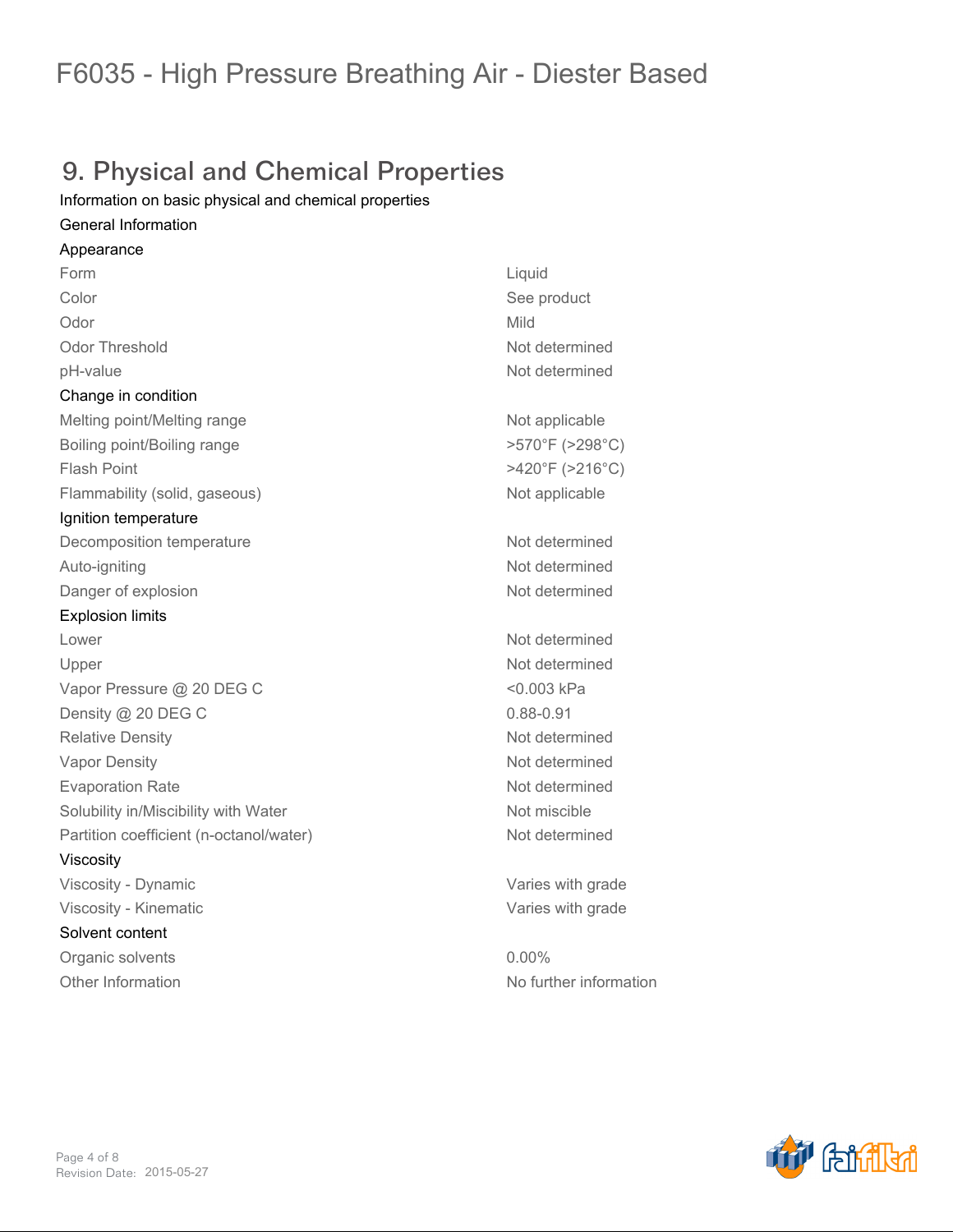## 10. Stability and Reactivity

| Reactivity                                          | No further relevant information available            |
|-----------------------------------------------------|------------------------------------------------------|
| Chemical stability                                  | Stable under normal conditions                       |
| Thermal decomposition / conditions<br>to be avoided | No decomposition if used according to specifications |
| Possibility of hazardous reactions                  | No dangerous reactions known                         |
| Conditions to avoid                                 | No further relevant information available            |
| Incompatible materials                              | No further relevant information available            |
| Hazardous decomposition products                    | No dangerous decomposition products known            |
|                                                     |                                                      |

### 11. Toxicological Information

#### Information on toxicological effects

| Acute toxicity                                           |                                                                                                                                                                                                                                                                                               |
|----------------------------------------------------------|-----------------------------------------------------------------------------------------------------------------------------------------------------------------------------------------------------------------------------------------------------------------------------------------------|
| Primary irritant effect                                  |                                                                                                                                                                                                                                                                                               |
| On the skin                                              | No irritating effect                                                                                                                                                                                                                                                                          |
| On the eye                                               | No irritating effect                                                                                                                                                                                                                                                                          |
| Additional toxicological information                     | The product is not subject to classification according to internally approved<br>calculation methods for preparations: When used and handled according to<br>specifications, the product does not have any harmful effects according to our<br>experience and the information provided to us. |
| Carcinogenic categories                                  |                                                                                                                                                                                                                                                                                               |
| IARC (International Agency for<br>Research on Cancer)    | None of the ingredients are listed.<br>Group 1 - Carcinogenic to humans<br>Group 2A - Probably carcinogenic to humans<br>Group 2B - Possibly carcinogenic to humans<br>Group 3 - Not classifiable as to its carcinogenicity to humans<br>Group 4 - Probably not carcinogenic to humans        |
| NTP (National Toxicology Program)                        | None of the ingredients are listed                                                                                                                                                                                                                                                            |
| OSHA-Ca (Occupational Safety<br>& Health Administration) | None of the ingredients are listed                                                                                                                                                                                                                                                            |

### 12. Ecological Information

| <b>loxicity</b>                   |  |
|-----------------------------------|--|
| Aquatic toxicity                  |  |
| Persistence and degradability     |  |
| Bioaccumulative potential         |  |
| Mobility in soil                  |  |
| Additional ecological information |  |

No data is available on this product No further relevant information available No further relevant information available No further relevant information available No further relevant information available

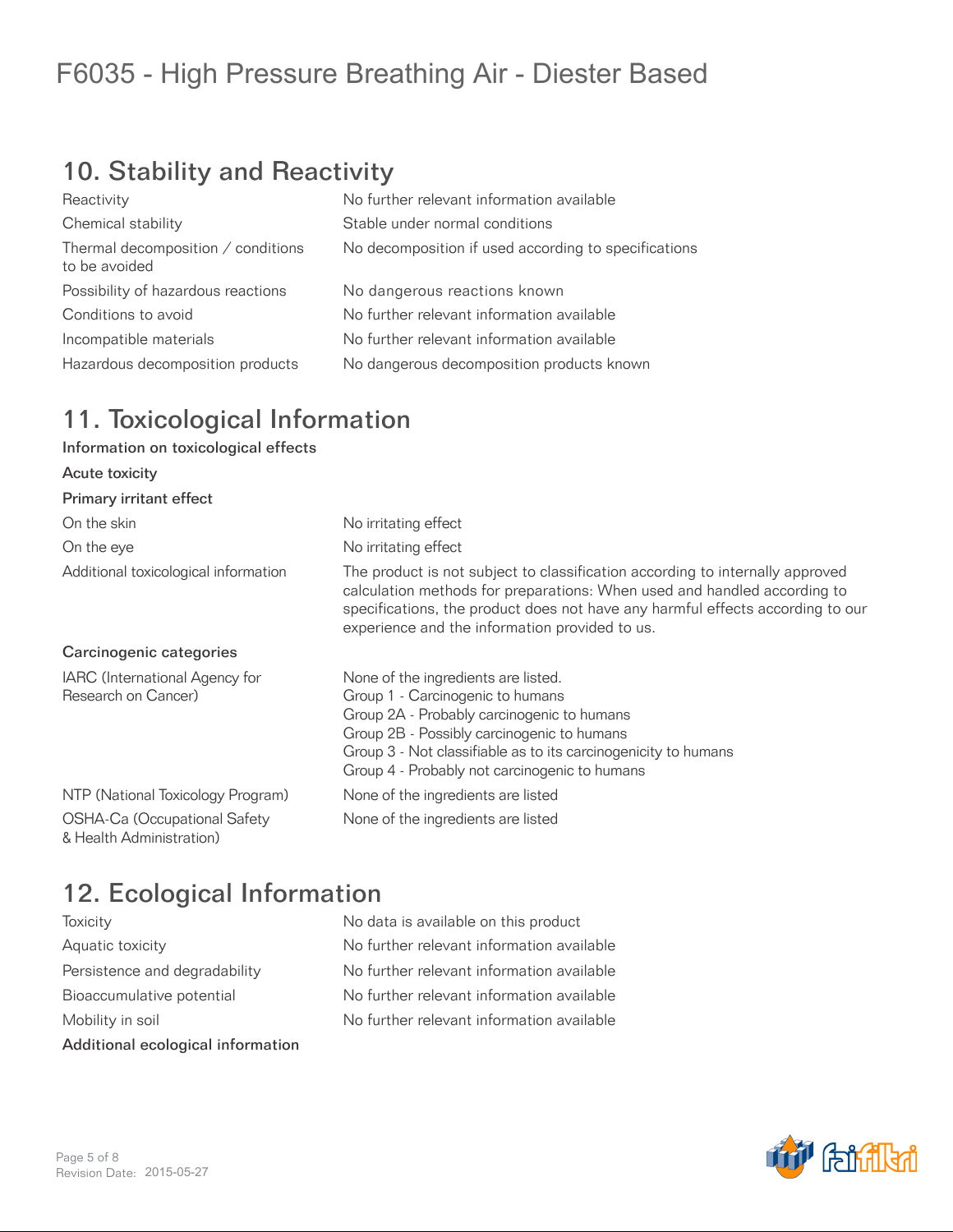## 12. Ecological Information (continued)

General notes Generally not hazardous for water Results of PBT and vPvB assessment PBT Not applicable vPvB Not applicable Other adverse effects No further relevant information available

## 13. Disposal Considerations

#### Waste treatment methods

Recommendation Smaller quantities can be disposed of with household waste. Recycle or dispose with household trash. Uncleaned packagings Recommendation **Disposal must be made according to official regulations.** 

#### 14. Transportation Information

| <b>UN-Number</b>                                                           |                        |
|----------------------------------------------------------------------------|------------------------|
| DOT, ADN, IMDG, IATA                                                       | Non-regulated material |
| <b>ADR</b>                                                                 | Non-regulated material |
| UN proper shipping name                                                    |                        |
| DOT, ADR, ADN, IMDG, IATA                                                  | Non-regulated material |
| Transport hazard class(es)                                                 |                        |
| DOT, ADR, ADN, IMDG, IATA                                                  |                        |
| Class                                                                      | Non-regulated material |
| Packing group                                                              |                        |
| DOT, ADR, IMDG, IATA                                                       | Non-regulated material |
| Environmental hazards                                                      |                        |
| Marine pollutant                                                           | No                     |
| Special precautions for user                                               | Not applicable         |
| Transport in bulk according to Annex II<br>of MARPOL73/78 and the IBC Code | Not applicable         |
| UN "Model Regulation"                                                      |                        |

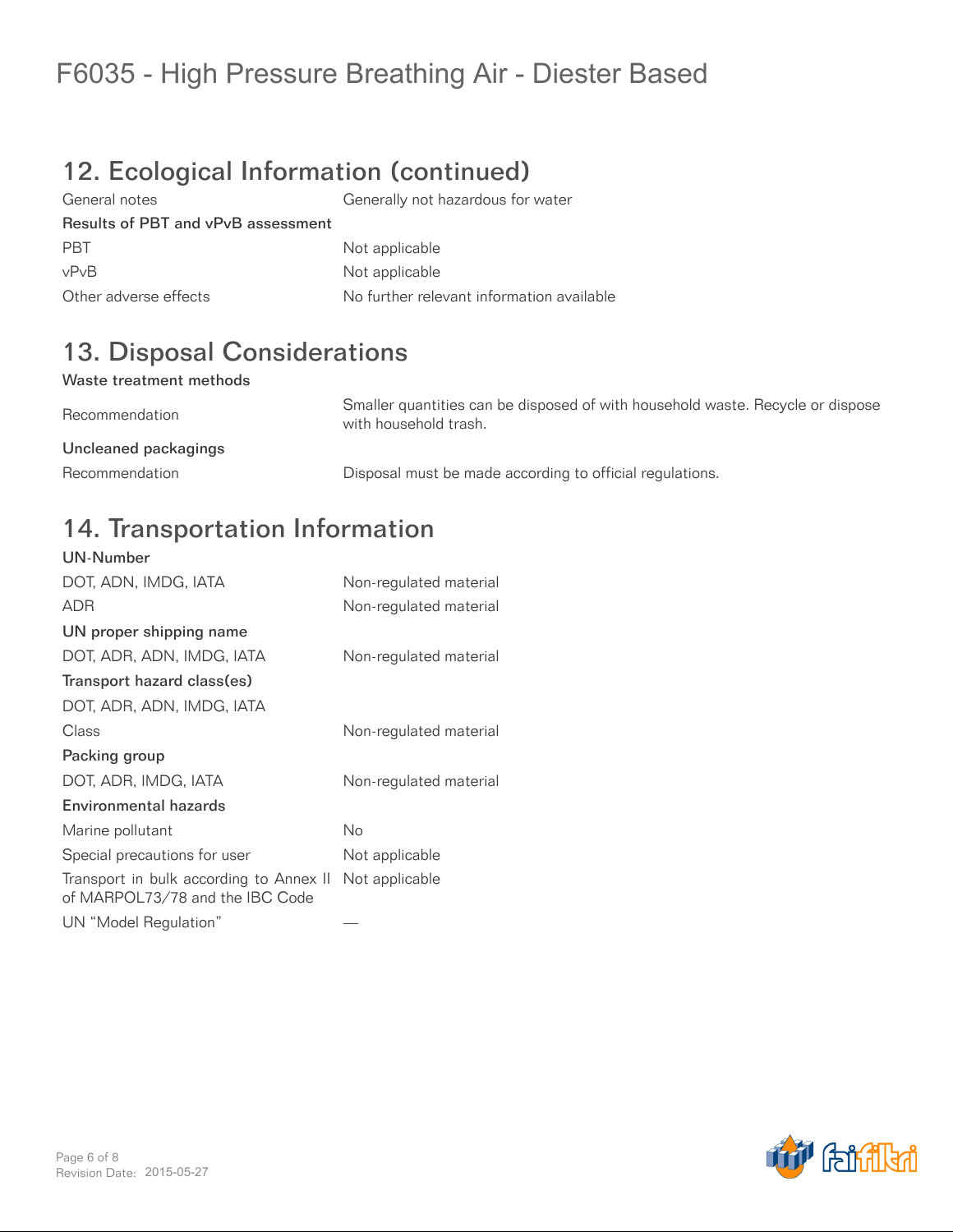## 15. Regulatory Information

#### Safety, health and environmental regulations/legislation specific for the substance or mixture

| Sara                                                                                           |                                                        |
|------------------------------------------------------------------------------------------------|--------------------------------------------------------|
| Section 355 (extremely<br>hazardous substances)                                                | None of the ingredients are listed                     |
| Section 313 (Specific toxic<br>chemical listings)                                              | None of the ingredients are listed                     |
| <b>TSCA (Toxic Substances Control Act)</b>                                                     | None of the ingredients are listed                     |
| Proposition 65                                                                                 |                                                        |
| Chemicals known to cause cancer                                                                | None of the ingredients are listed                     |
| Chemicals known to cause reproductive<br>toxicity for females                                  | None of the ingredients are listed                     |
| Chemicals known to cause reproductive None of the ingredients are listed<br>toxicity for males |                                                        |
| Chemicals known to cause<br>developmental toxicity                                             | None of the ingredients are listed                     |
| Carcinogenic categories                                                                        |                                                        |
| EPA (Environmental Protection Agency)                                                          | None of the ingredients are listed                     |
| TLV (Threshold Limit Value established<br>by ACGIH)                                            | None of the ingredients are listed                     |
| NIOSH-Ca (National Institute for<br>Occupational Safety and Health)                            | None of the ingredients are listed                     |
| GHS label elements                                                                             | Non-regulated material                                 |
| Hazard pictograms                                                                              | Non-regulated material                                 |
| Signal word                                                                                    | Non-regulated material                                 |
| Hazard statements                                                                              | Non-regulated material                                 |
| National regulations                                                                           | Non-regulated material                                 |
| State Right to Know                                                                            | Non-regulated material                                 |
| Chemical safety assessment                                                                     | A Chemical Safety Assessment has not been carried out. |
|                                                                                                |                                                        |